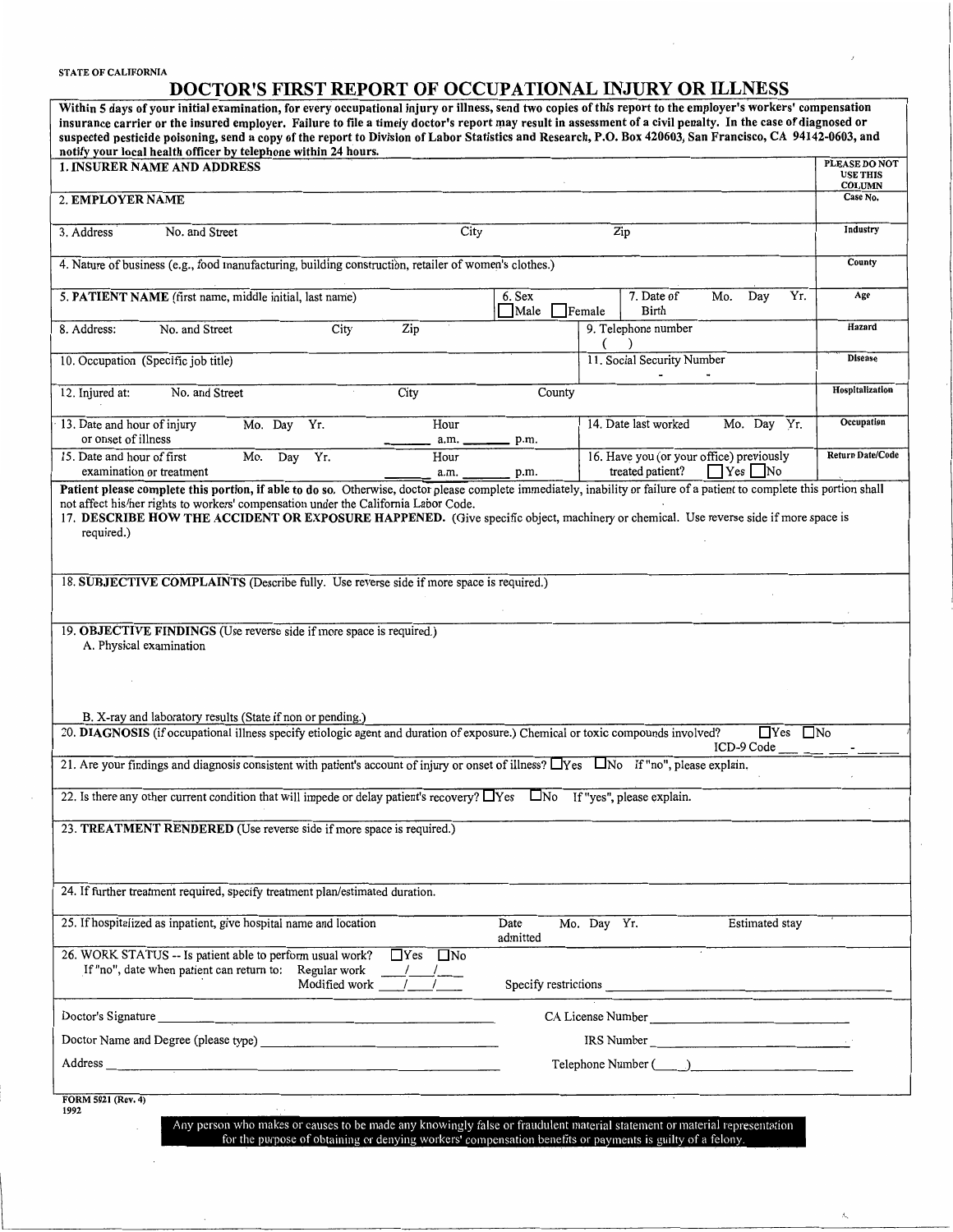- 1. On the initial visit a determination of the need for work restriction will be made and a written report given to the employer and injured worker. '
- 2. Initial PT referrals are for 3 times per weeks for 3 weeks. if a specific facility is being requested the request must be submitted prior to the RFA (request for authorization) being submitted to the work comp carrier. Once the approval has been received no change for these requests will be accepted. This is applicable for referrals, physical therapy orders and all other treatment requests.
- 3. Referrals and treatment requests will be for providers and facilities within your carrier's Medical Provider Network, as well as at the discretion of your Primary, Care Provider. What this means is that the time you will not necessarily be referred to a provider of your choice, but where your PCP feels you will receive the best treatment possible for your specific medical needs and within the MPN.
- 4. Insurance authorizations are requested through RFA's. Once they are made, it can take five to ten working days for them to be completed after your work comp carrier receives them. If we do not hear from your carrier within the ten working days we will send repeated RFA's in the attempt to initiate a response. We understand that this is a frustrating process for the patient and we do our best to minimize the wait time.
- 5. Once an authorization for consultations are received and the referral has been made they will not be changed. It is the patient's responsibility to contact the consulting provider and make an appointment with them. They will be given the name and number for the consult and/or the testing facility *(example:* **MRI,** *CT* etc.).
- 6. If the patient becomes non-compliant with the treatment plan that has been outlined by the PCP or fails to attend consultations or procedures, the patient will be considered as unmanageable and be designated permanent and stationary or at maximum medical improvement. Non-compliance and surly frustrated behavior towards staff will result in an administrative discharge.
- 7. All treatment requests and questions regarding your plan of care or treatment options must be discussed at the time of your clinical visit. We will not accept multiple phone calls or patient drop in's at the clinic for an off the record consult. If a new issue or question arises you can call for an extra appointment or be seen on a walk-in basis.
- 8. Worker's compensation cases have a certain flow of care inherent to them. Do not think that you can detour care or take vacations in the middle of a worker's compensation case when medical care has been approved and appointments have been made. This sheds a bad light on the case as well as the injured employee.